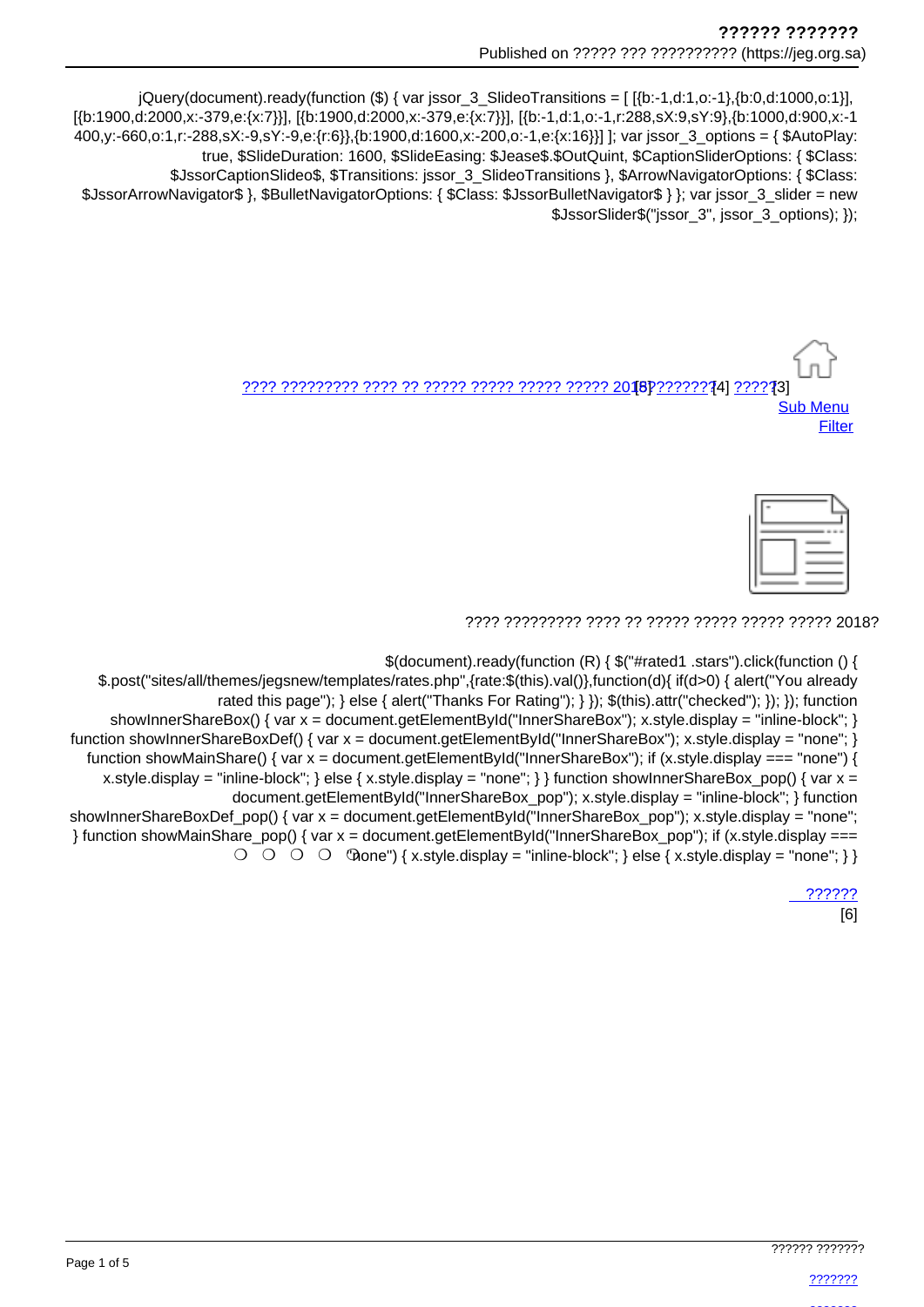

דרדר דרדרדרדר דר דרדרד בן קיד דר דר דר דרדרדר דר דרדרדר דרדרדר דרדרדר דרדרדר דרדרד דרדרדר דרדרדר דרדרד דרדר דר ?????? ???? 2018?.

דרדר דרד דרדרד דרדר דרדרד דר דרדרס פרדרד דרדרד דרדר דרד דרדרדר שרך כן דרדרד דרדרד דרדרד דרדרד דרדר דרדרדרד 

????? ????? ????? ??? ????? ??? ???? 13%.

??????? ?????? ????.

> 28/06/2018 saudi press agency ????????? ?????? ????????? No Tags

> > 777777 7777777

2222222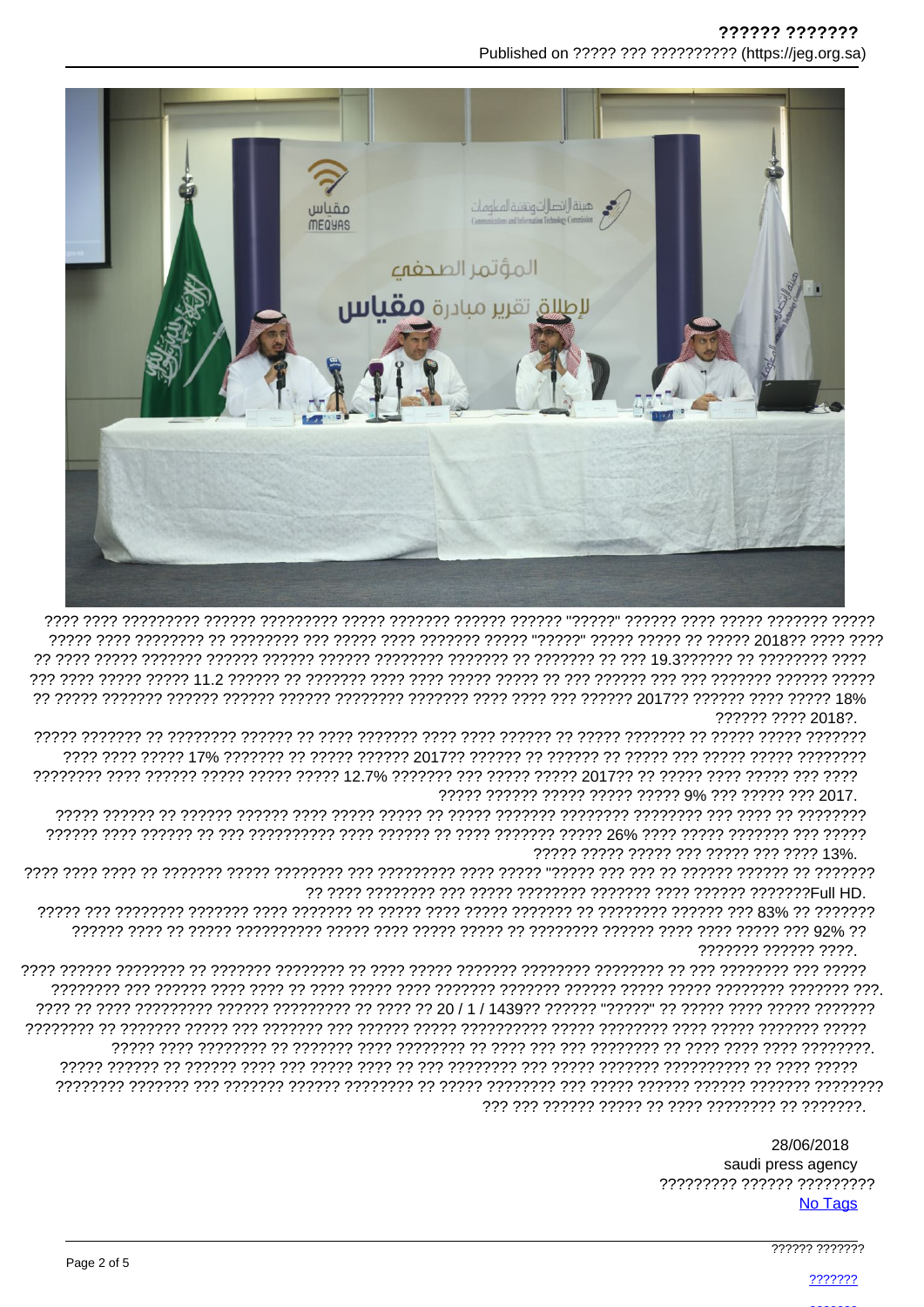

?????? ??? ???

01 02 [8] אירויר ווייני היירול היירוי ויירול ויירוי ויירוי ויירוי היירוי היירול בין יירוי היירון ... 03

?????

77777 77 7777 77777

??? ?????

?????????

???? C2C (?????)

??????? ??????? ?????????

???????

???? ??????? (????? )

????? ???????

???????

<u> ???? ????? ????????? ???????</u>

<u>???????? ??????????</u>

 $????????? (?????)$ 

????? ????????

?????? ????????

????????

???? ???? ??? (????? )

222222 2222222

???? ???????

?????

????? ?????? ????? ????? ????

777777 7777777

2222222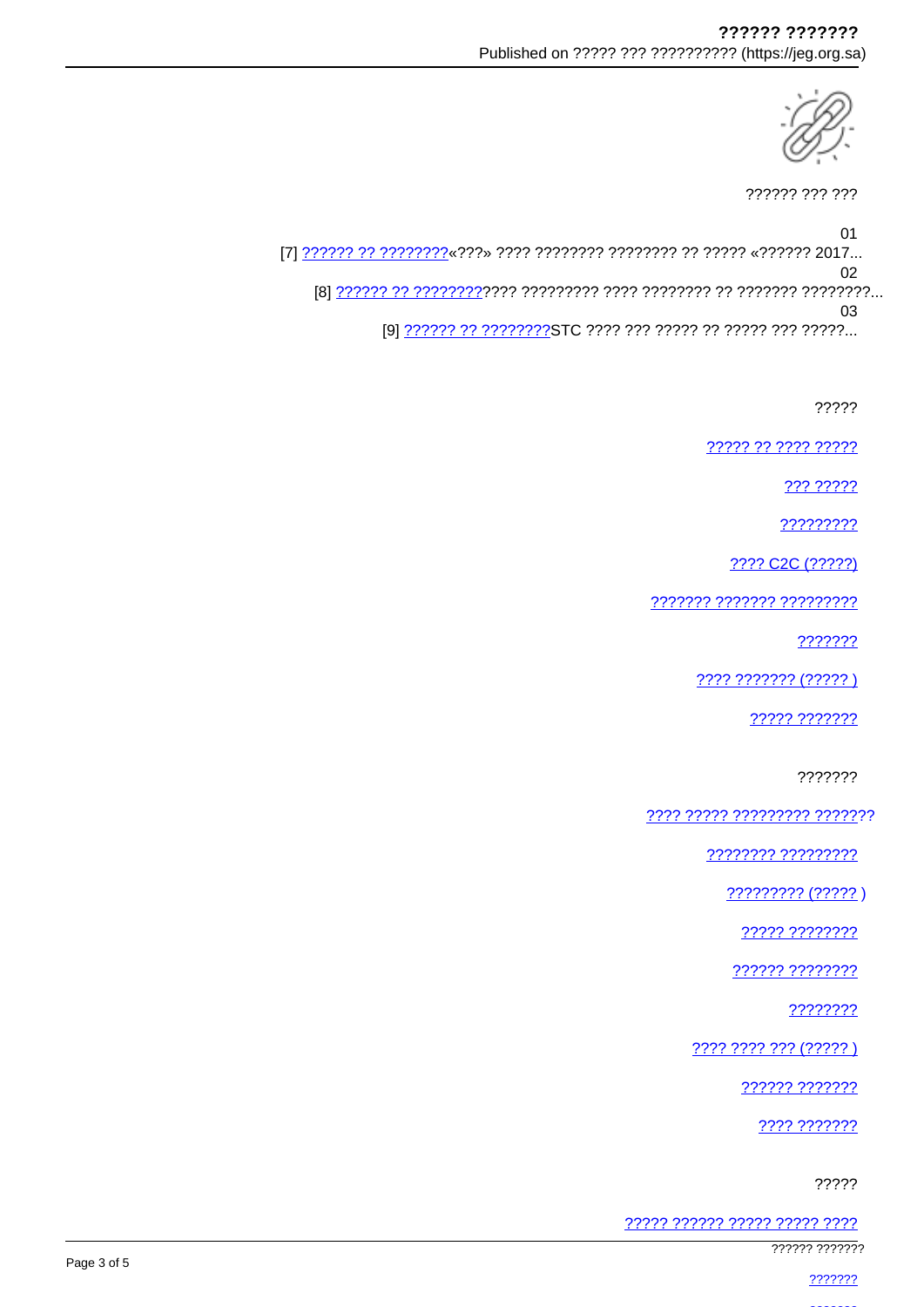????? ???? ???????

77777 777777 777777 7777777

77777 777777777 77777777

22222 22222 22222222

77777 777777777 7777777

22222 22222222 2222222

?????

???? ?????

2222.222

?????

??????? ??????????

????????? ??????????

?????? ???????

22222 22222222

?????? ????????

22222 22222

????? ???????

?????? ?????????

??????

English

???????

?? ???????

?? ???

???????

???????

????? ????????

?????? ????????

777777 7777777

2222222